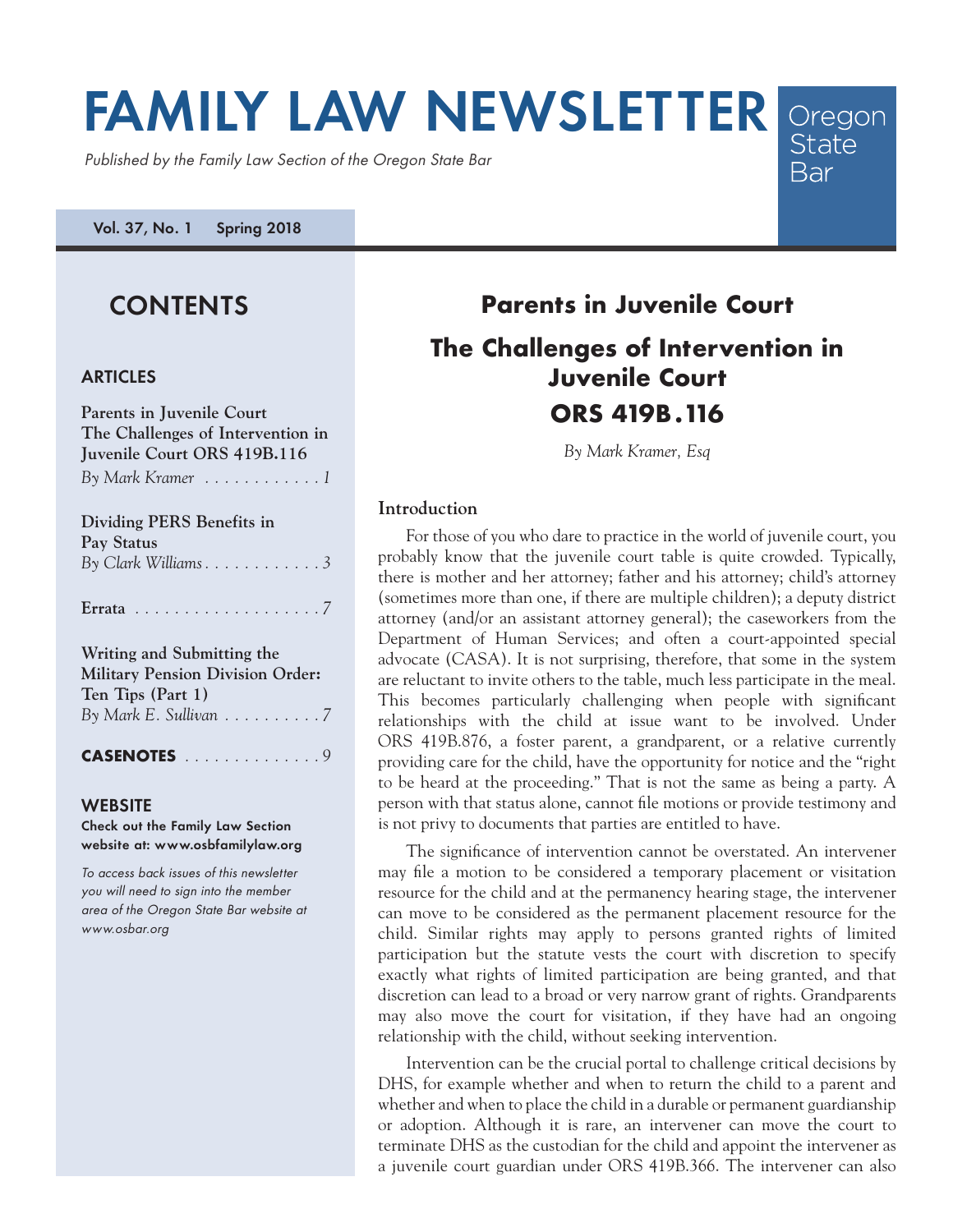move the court to change the permanency plan from "return to parent" to adoption, guardianship, or a concurrent plan. In two cases (one in Multnomah County and one in Wasco County), the judge in fact did that, terminated DHS as custodian for the child, and ordered that long-term foster parents be appointed as durable guardians. In such cases, the court then assumes the role of supervising the guardianship and DHS is out of the picture.

A relative or foster parent caregiver can also consider filing a civil action under ORS 109.119 to establish custody or alternatively visitation. Such action is filed against the parent (or other person) who had custody by virtue of the court order which existed prior to the wardship. When an ORS 109.119 case is filed, it must be consolidated with the juvenile case under ORS 419B.806. That statute provides that "Consolidation does not merge the procedural or substantive law of the individual actions." It also provides that "The court shall hear the juvenile matters first unless the court finds that it is in the best interest of the child or ward to proceed otherwise." This provision provides the court, in an unusual case, to suspend the juvenile case and adjudicate the ORS 109.119 custody claim. If the third party prevails in the ORS 109.119 psychological parent claim the court can then dismiss the juvenile court case because at that point there is no longer any need for State intervention to protect the child from abuse or neglect.

#### **The Mechanics**

To provide critical input to the court for a child involves seeking intervention or rights of limited participation.<sup>1</sup> This class includes relatives or step-parents who had a caregiving relationship with the child before State involvement or had an ongoing personal relationship with the child. It also includes foster parents who have been caregivers for the child for the year before the initiation of the dependency proceeding or for half of the child's life if the child is less than six months of age. Recognizing that such individuals may be entitled to a formal role in the dependency case and being granted intervention are two very separate matters. To obtain intervention or rights of limited participation in the circuit court involves maneuvering your way through a thicket of parties and a difficult statute.

The controlling statute is ORS 419B.416 which defines both the class of people who can seek intervention or rights of limited participation and the standards and procedures to obtain that status. The intervener must prove by a preponderance of the evidence  $(ORS 419B.116(5)(c))$ :

(A) A caregiver relationship exists between the person and the child or ward;

(B) The intervention is in the best interests of the child or ward;

(C) The reason for intervention and the specific relief sought are consistent with the best interests of the child or ward; and

(D) The existing parties cannot adequately present the case.

The most difficult and problematic requirement is the last: "The existing parties cannot adequately present the case." What does "adequately present" mean? The conventional interpretation, and the one all too frequently adopted, is that the intervener must show that no one already sitting at the table can adequately present the case, and the "case" meaning whether or not the state should be involved to protect the child from abuse or neglect and how the state should be involved. In effect, this means that the intervener must question the competence or at least the efficacy of DHS, child's attorney, mother's attorney, father's attorney, the district attorney (or assistant attorney general), and the CASA. You can imagine how difficult and challenging this is and how, in the process, it could lead to alienation of potential allies.

There is however a different interpretation of "adequately present" which is suggested by the legislative history of the implementing legislation (House Bill 2950 – 2001). That history strongly suggests that the legislature intended a liberal and not restrictive interpretation of the statute such that grandparents and caregivers be allowed involvement in the dependency case as an intervener.

That interpretation of legislative history would lead to a different perspective on the "adequately present" standard, one which views "adequately presents" from the perspective of the intervener. In other words, the issue is whether the other parties can adequately present the intervener's case. "The case" can thus, in the context of ORS 419B.116(4)(d), only refer logically to the would-be intervener's own case, her own claim in distinction to the claims presented by the other parties to the proceeding. A simple showing that the would-be intervenor's claim or proposed remedy is nonduplicative with any of the preexisting parties' would be enough to assure the court that the proposed intervention is not just a piling-on of parties in essentially the same litigative position (resulting in, say, two parties crowding the room, proposing the same remedies for the same reasons, even though each of whom could be expected to be able to carry the full burden of that particular "case" by him- or herself). And so that is all that should be needed to satisfy what ORS 419B.116(4) (d) asks for.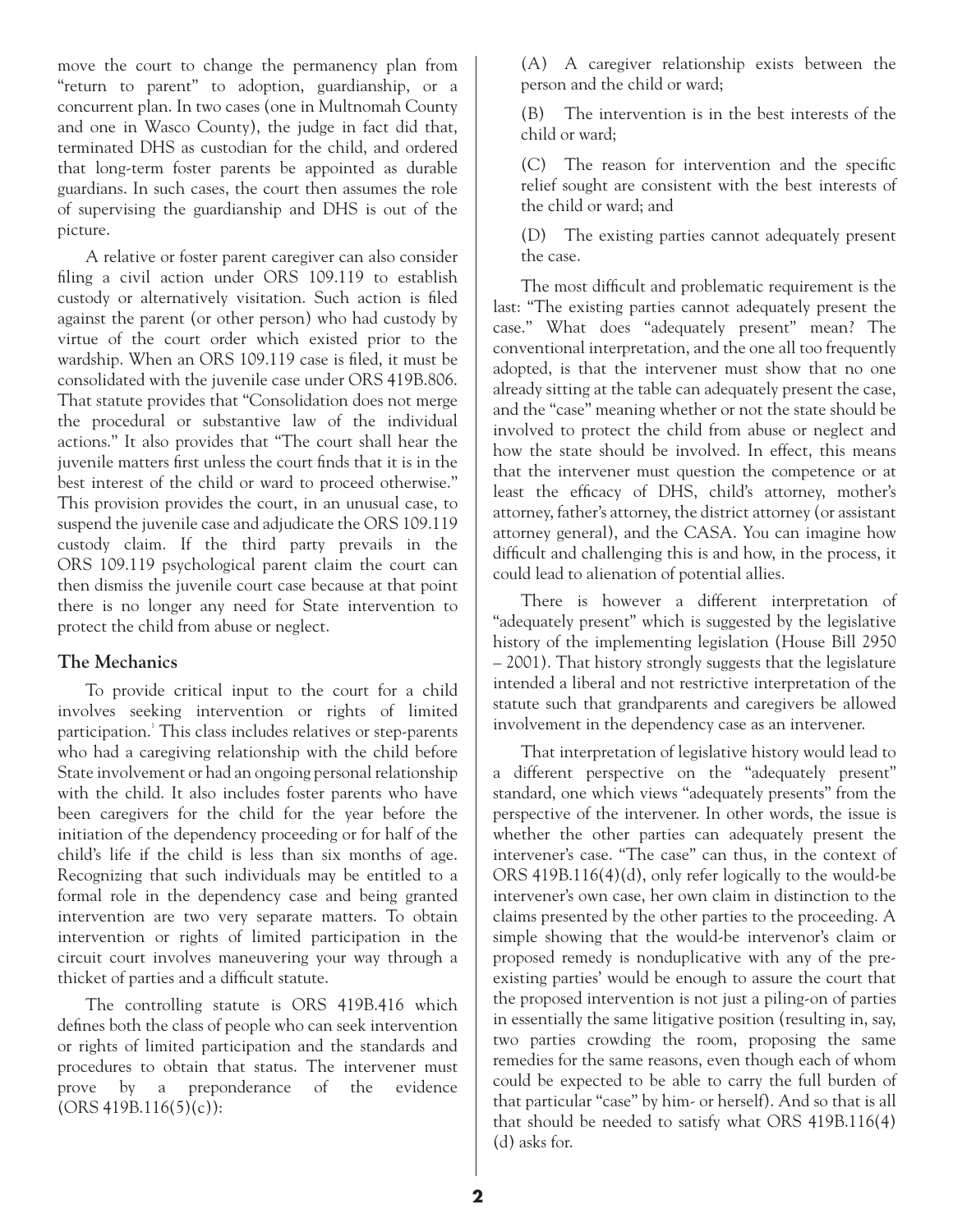Assuming this is the correct perspective, given the inherent conflicts and tensions between potential interveners and the other parties it is understandable why the other parties would not be able to adequately present the intervener's case. At least one Multnomah County Circuit Court judge has adopted this interpretation and granted intervention to a long-term caregiver (and de facto grandparent) of a child. Adopting this intervenerfocused interpretation does not spring the barn door wide open because the statute still requires that there be a caregiver or other significant relationship with the child and, of equal importance, that the proposed intervention is in the best interests of the child.

## **Where Do We Go From Here?**

There have been no appellate cases to date on the intervention statute so we do not have appellate wisdom on the application of the statute and particularly the interpretation of "adequately present." Because of the importance of this issue and the difficulties inherent in this statute, this author is interested in working with other concerned attorneys and individuals to reform the intervention statute and hopefully have the legislation presented as a Family Law Section bill in the next long legislative session in 2019. Anyone interested in this herculean endeavor or would like to otherwise comment on this statute and its application is encouraged to contact the author.

To be sure, seeking intervention is among the most difficult challenges we face as practitioners. Moreover getting a seat at the table does not mean one gets to partake in the meal. There is no guarantee that the intervener will obtain the relief he or she is seeking. However the stakes are very high. A child in juvenile court has been removed from a primary parent relationship and his or her future is subject to the twists and turns of a wardship proceeding. Without intervention and active advocacy long-term relative and foster care relationships may be destroyed or critically impaired. So while the path is steep and there are many obstacles to overcome, the stakes to the child can be incredibly important. Don't be intimidated by these challenges. The future of a child may rest upon your zealous efforts to protect and preserve his or her caregiver and relative relationships.

—

# **Dividing PERS Benefits in Pay Status**

*By Clark Williams*

Dividing PERS benefits on divorce can be tricky. PERS benefits are divisible on divorce, or legal separation, pursuant to a domestic relations order ("DRO") under ORS 238.465. The DRO can be included as part of the judgment itself or it can be written as a supplemental judgment post-divorce.

We have written several articles on the issues to consider in dividing PERS benefits *before* retirement.<sup>1</sup> This article will focus on the issues to consider when dividing PERS benefits *after* retirement when the member is in pay status. The issues are entirely different but equally complicated.

A hypothetical example will be helpful to illustrate the issues. So let's assume that Hal and Wilma Smith are divorcing after 23 years of marriage. Wilma is now 63 and Hal is now 66. Wilma retired five years ago after a 30-year career as a schoolteacher, the last 18 years of which were during the marriage. When she retired, she elected Option 2A, which is a joint and 100% survivor annuity with a "pop up" feature. The pension is now paying \$2,700/ month. Had she elected Option 1 (single life annuity) at retirement, it would now be paying \$3,000/month. The present value of this benefit, still, is about \$725,000 in pretax dollars<sup>2</sup>.

Here are the key issues to consider in dividing the PERS benefits now in pay status:

# *1. Dividing Joint Lifetime Benefits by the Time Rule.*

Under our example, PERS is committed to pay \$2,700/ month to Hal and Wilma, plus cost of living adjustments<sup>3</sup>, for as long as either living. There is no "account" anymore after retirement. What we have is a stream of future payments. Generally, subject to two exceptions discussed in sections 3 and 4 below, the duration and amount of payments cannot be changed. The only thing we can do with the DRO is to affect *who* receives those payments.

Mark Kramer, Attorney www.kramer-associates.com mark@kramer-associates.com

<sup>1</sup> See Family Law Newsletter articles in April, June and October 2011, and April 2013.

<sup>2</sup> This estimate assumes Wilma has a life expectancy of 22 years, Hal has a life expectancy of 17 years, that the benefit will increase with COLAs at 2%/year, and a discount rate of 2.8%/year (current 30-year Treasury rate).

<sup>3</sup> After PERS benefits commence to a retiree, the benefits are increased each July by a "cost of living adjustment" (COLA) equal to the lesser of 2% or the Consumer Price Index increase for the previous year. For purposes of simplicity in explaining the example of Hal and Wilma Smith, I will disregard future COLAs, but be aware that COLAs exist and can be an important feature.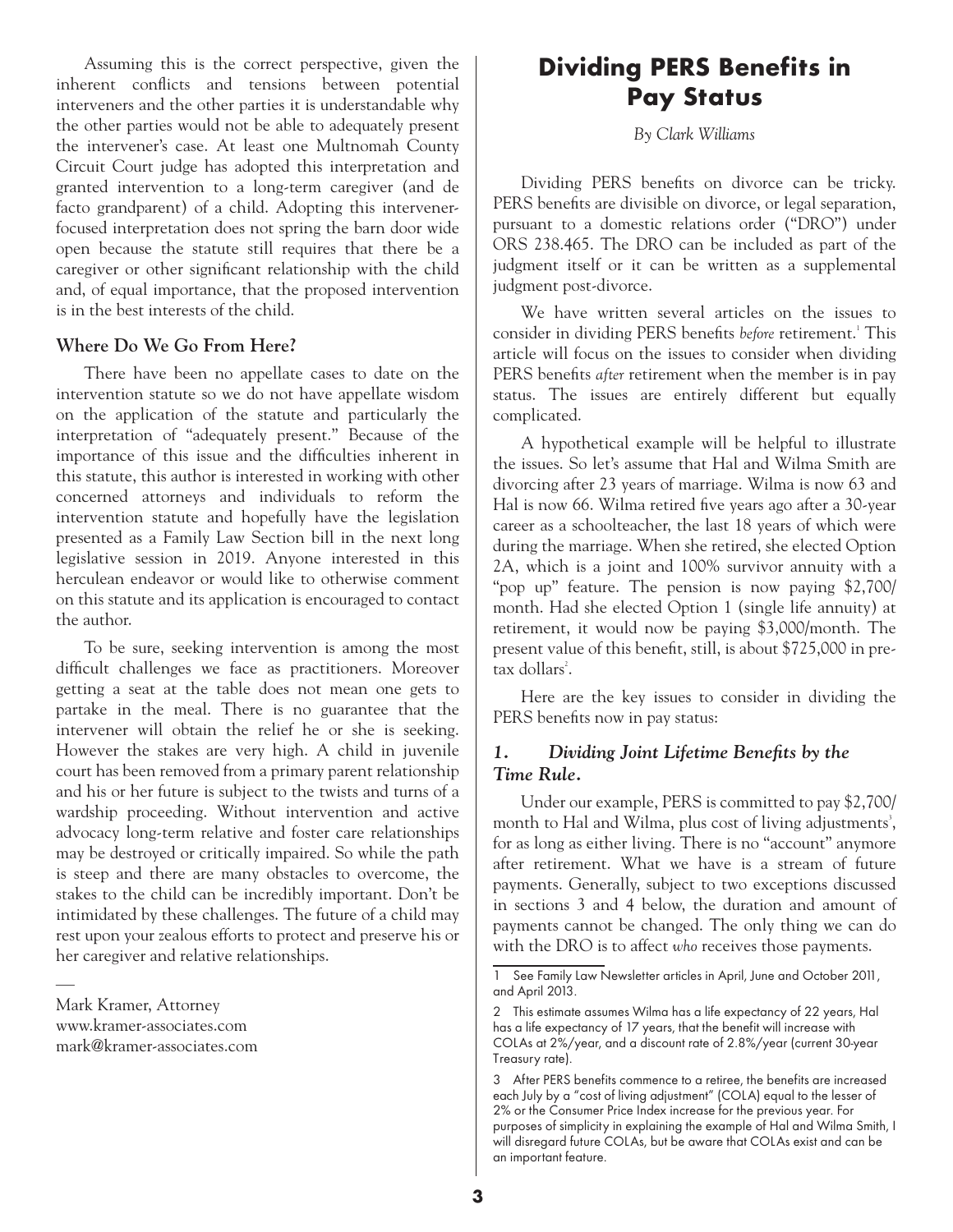We can easily divide the marital share of the payments for as long as they are both living. Using the "time rule," Hal's share of the payments would be 50% x \$2,700 x [18 years married  $\div$  30 total years of service] = \$810/month. And so Hal would be awarded \$810/month, or 30% of Wilma's payments, and Wilma would keep the other \$1,890/month, or 70% (which is her half of the marital share and the entire pre-marital share), for as long as they both live. So far so good.

#### *2. What Happens on the First Death?*

The payments will continue until the *second* death. So, for example, if Hal is the first to die, his \$810/month continues to be paid *to someone* for as long as Wilma still lives. So the question is who should receive these payments after Hal dies? The DRO should anticipate this. There are two common choices.

# *A. Pay to the Decedent's Designated Beneficiary.*

The DRO can allow Hal to designate a beneficiary to receive his \$810/month for as long as Wilma still lives. The same is true in reverse for Wilma as to her \$1,890/ month share if she dies first. This approach makes it a perfectly equal division of the marital share. In other words, each party would receive or control his/her share until the second death, when all benefits stop. This is consistent with the Oregon law that pension benefits are "property." <sup>5</sup> One of the inherent incidents of property ownership is the right to determine who receives the property at the death of the owner.

Under PERS, there is no restriction on who can be a designated beneficiary. The beneficiary does not have to be a spouse, or even a child or relative, of the member or alternate payee. So if Hal dies first he could, for example, designate a charity or even a new "significant other" to receive his \$810/month for as long as Wilma still lives. This freedom to designate non-spouse beneficiaries after death is unique to PERS compared to other types of pension plans.

#### *B. Survivor Take All*

More commonly in my experience, parties will agree that on the first death, the benefit being paid to the first to die will be paid over to the survivor, the so-called "survivor take all" approach. So if Hal dies first, then his \$810/ month is paid to Wilma which, along with her own \$1,890/month, means that she will receive the entire \$2,700/month for the rest of her life. And the same can be true in reverse - - if Wilma dies, her \$1,890/month would be paid to Hal which, along with his \$810/month, means he will receive the full \$2,700/month for the rest of his life. There is some logic to this approach, because this is what would occur if the parties had stayed married. This approach preserves the "status quo." This approach continues the implicit agreement the parties made together when Wilma retired, i.e., that whoever lives the longest will receive both shares because he or she may need it.

But there are two additional issues with this approach that should be considered. The first is that, in our example, part of Wilma's share is pre-marital. So if she should die first, should Hal succeed to her entire \$1,890 payment? Or should Hal receive only Wilma's \$810/month marital share and should Wilma be allowed still to designate another beneficiary of her choice to receive the nonmarital share (\$1,080/month) for as long as Hal lives? PERS will allow split beneficiaries. This can issue can and should be addressed in the DRO.

The second issue is to recognize that the "survivor take all" approach may create a financial discrepancy, in that the reciprocal contingent survivor benefits will have different values. In our example, Wilma is younger, and female, and so she is more likely to survive Hal than Hal is likely to survive Wilma. Two Oregon cases have recognized that a survivor benefit (i.e., the chance for one spouse to receive additional benefits following the death of the other spouse) is a separate benefit, independent of the member's lifetime benefit, which should be valued and taken into account in the division of assets. The present values of those reciprocal contingent survivor benefits can be determined actuarially. In our example, the chance that Hal will survive Wilma and receive her \$810/month marital share (in addition to his own share) for the rest of his life thereafter is valued at about \$11,000, whereas the chance that Wilma will survive Hal and receive his \$810/ month for the rest of her life is valued at about \$57,000. So there is a differential of \$46,000 (pre-tax value) in Wilma's favor that should be addressed, unless the parties choose to ignore it.

One way to address this differential, of course, is by offsetting the \$46,000 against other assets in the divorce. But perhaps a better way is to make the adjustment by shifting an additional portion of Wilma's lifetime PERS benefit with a corresponding value over to Hal. Since the entire benefit is worth \$725,000, then to adjust the lifetime benefit for this differential would mean that Hal

<sup>4</sup> Marriage of Richardson, 307 Or. 307 (1989), Kiser and Kiser*,* 176 Or.App. 627 (2001).

<sup>5</sup> ORS 107.105 (1)(f)(A) specifically says that pensions are "property" for divorce purposes.

<sup>6</sup> Miller and Garren, 208 Or.App. 619 (2006); Forney and Forney, 239 Or.App. 406 (2010). These cases addressed only the contingent survivor benefit in favor of the member's spouse. But you should recognize that there is a reciprocal, offsetting contingent survivor benefit in favor of the member as to the spouse's share should the spouse die first. Our example with Hal and Wilma demonstrates how the contingent survivor benefits go both directions. In fact, under the facts given, the contingent survivor benefit in favor of Wilma is more valuable than Hal's contingent survivor benefit since he is older and not as likely to survive her.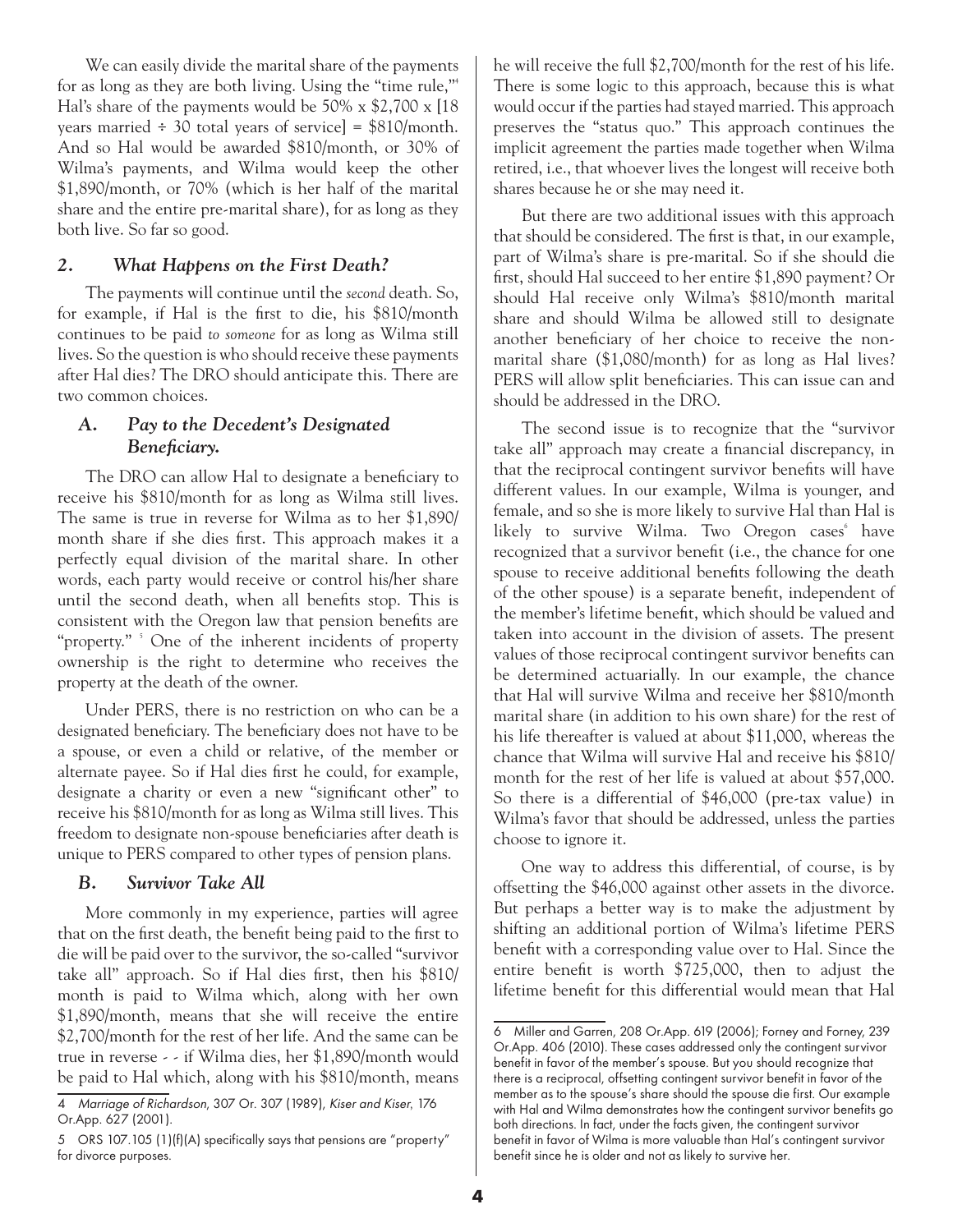should receive an extra percentage of the lifetime benefit under this formula:  $50\% \times (\$46,000 \div \$725,000) = 3.2\%$ . So Hal would receive  $30\% + 3.2\% = 33.2\%$  of the joint lifetime benefit. That would compensate Hal for the greater likelihood that Wilma will survive him and receive his \$810/month marital share for the rest of her life thereafter. Wilma would receive the remaining 66.8% of the joint lifetime benefit.

This solution assumes that Wilma retains the right to designate her own beneficiary for her \$1,080/month premarital share if she dies first. In the alternative, Wilma could agree to allow Hal to receive her entire \$1,890/ month share if she dies first, which increases the value of Hal's contingent survivor benefit. Under these facts, the differential in the value of the reciprocal survivor benefits would be reduced to about \$20,000. Thus, the extra percentage of joint lifetime payments that Hal should receive to equalize the division overall is lowered to 1.4%, so that Hal would 31.4% of the lifetime benefit and Wilma would retain the other 68.6% of the lifetime benefit.

# **3. Member to Keep the Benefit and Change Beneficiary***.*

ORS 238.465(2)(d) allows the Court, as part of a DRO, to expressly provide that a PERS retiree who had designated his or her spouse as the survivor beneficiary (Option 2, 2A, 3 or 3A), may change the beneficiary to someone else. This is helpful when the member will be keeping the PERS benefit entirely.

So in our example, if Hal had his own retirement benefit of equivalent marital value (e.g., a 401(k) account worth \$435,000 which is equal to the value of the marital share of Wilma's PERS benefit), then the parties could agree to each keep their own retirement benefits as part of the settlement. And if Wilma would like someone else to take Hal's place as beneficiary (such as a new "significant other," or even a child of hers), then she could do so if the DRO so allows. In that event, PERS would adjust the monthly payments to reflect the life expectancy of the new beneficiary. If Wilma's new beneficiary is younger than Hal, then PERS would reduce the \$2,700/month payment to reflect the fact that the payments may be paid longer after Wilma's death to the new beneficiary than if Hal remained as beneficiary.

Likewise, if Wilma wanted to increase her monthly payment, she could elect someone much older (e.g., her 90-year old mother if still living) to be her new beneficiary in place of Hal. And PERS would increase the monthly benefit to be very close to the amount that would be payable to her under Option 1. This is a clever technique to effectively accomplish a "pop up" for anyone who had elected Option 2 or 3, rather than Option 2A or 3A.

# **4. The "Pop Up" Option.**

For members who elected Option 2A or 3A at retirement (rather than Option 2 or 3) with his or her spouse as beneficiary and then become divorced from that spouse, ORS 238.305(6) offers the opportunity for the member to "pop up" to an Option 1 single life benefit on divorce (but *not* on legal separation). Under the statute, the right to pop up is automatic unless expressly restricted by the DRO. So when representing the spouse of a member for whom you are wishing to preserve the survivor benefit, it is essential that the DRO expressly preclude the member from exercising the pop up.

In our example, for Wilma to "pop up" would mean that her benefit would increase from \$2,700/month to \$3,000/ month. The pop up would also terminate the survivorship interest for Hal. This would mean that she is retaining the entire benefit worth \$725,000. The marital share of that benefit is  $$725,000 \times 18$  years married  $\div 30$  years total] = \$435,000 in pre-tax dollars. Presumably, this amount would have to be offset by other assets awarded to Hal.

The pop up creates the risk that the member could die prematurely, in which case the entire PERS benefit terminates. So in the alternative, the parties could agree that member should keep the lifetime payments but *not* pop up and that the spouse retains the survivor benefit if the member dies early. For Wilma and Hal, this would mean that Wilma retains the \$2,700/month payment (but does not pop up to \$3,000/month) for her lifetime, and that if she dies before Hal then Hal receives the \$2,700/month for the rest of his life thereafter. This approach reduces proportionately the value of what Wilma retains, and it means that Hal should be charged for the value to him of the contingent survivor benefit (\$11,000 as stated above).

#### *5. Differences for Option 3 or 3A.*

The discussion thus far has assumed that the member, Wilma, elected a form of joint and 100% survivor benefit, which is Option 2 or 2A. All of the considerations discussed above apply equally if the member elected a joint and 50% survivor benefit, which is Option 3 or 3A. However, the math is a bit different.

So back to our illustration. Let's assume that Wilma elected Option 3A rather than 2A. Her payment now would be closer to \$2,800/month rather than \$2,700/ month as under Option 2A.

Still, we can easily divide the benefits during the joint lifetime of the parties. The only change in the formula is the gross payment. Hal's share would be 50% x [18 years married  $\div$  30 years total] x  $$2,800 = $840/$ month, which is still 30% of the total benefit.

However, there is a difference on what happens at each death. If Hal dies first, the \$2,800/month continues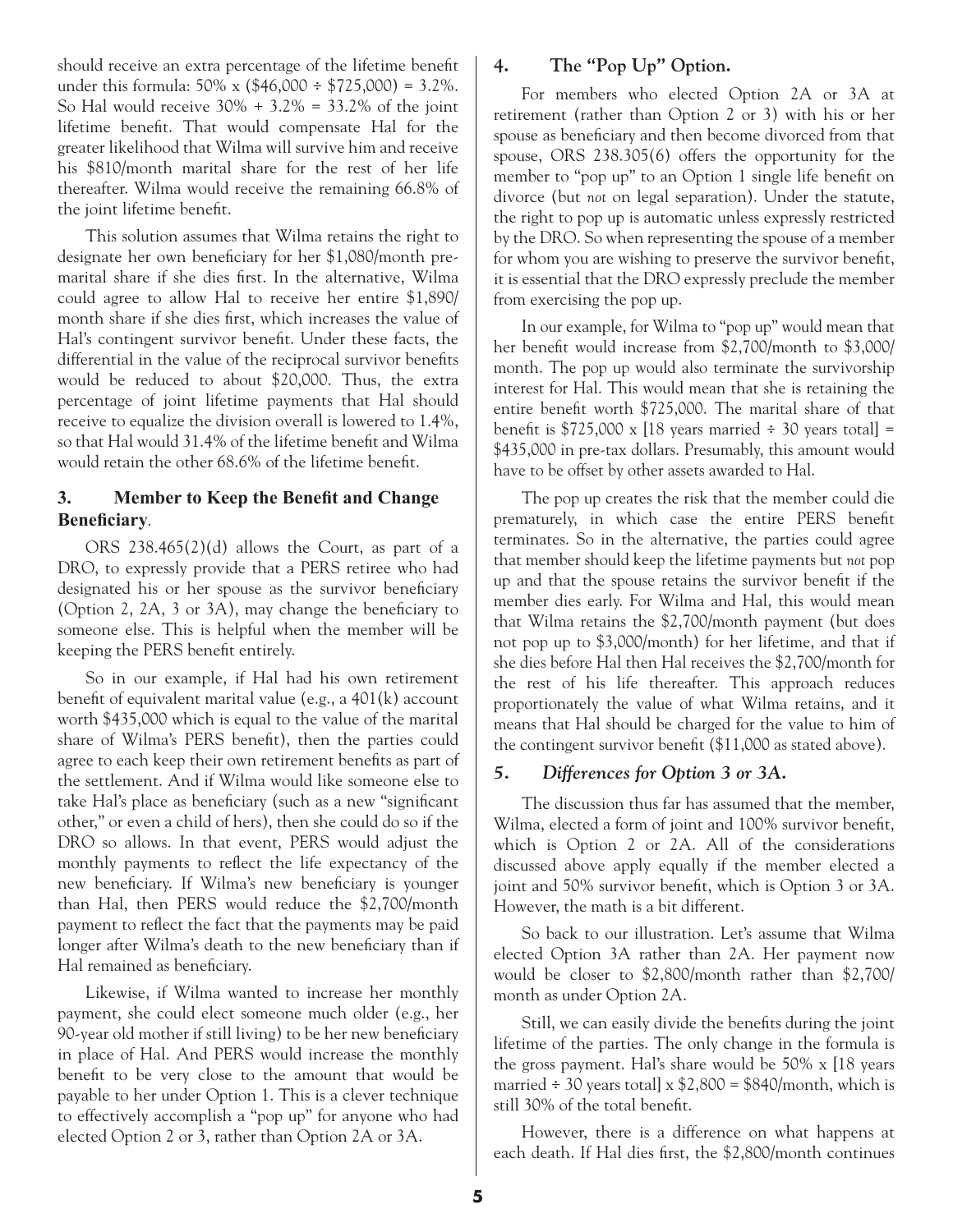# **FAMILY LAW NEWSLETTER**

*Published Six Times a Year by the Family Law Section of the Oregon State Bar.*

Editor: Daniel R. Murphy P.O. Box 3151 Albany, OR 97321 (541) 974-0567 murphyk9@comcast.net

# 2018 Executive Committee Officers

Jennifer E. Currin, Chair Stephanie F. Wilson, Chair Elect Jennifer J. Brown, Past Chair Zachary Fruchtengarten, Treasurer Amanda C. Thorpe, Secretary

# Members-At-Large

Debra Dority Andrew D. Ivers Murray S. Petitt Keri J. Smith Christine R. Costantino, BOG Contact, Portland Susan Evans Grabe, Bar Liason, Tigard

The purpose of this Newsletter is to provide information on current developments in the law. Attorneys using information in this publication for dealing with legal matters should also research original sources and other authorities. The opinions and recommendations expressed are the author's own and do not necessarily reflect the views of the Family Law Section or the Oregon State Bar.

Layout and technical assistance provided by Creative Services at the Oregon State Bar.

# Publication Deadlines

The following deadlines apply if a member wants an announcement or letter included in the newsletter.

> Deadline Issue 9-15-17 October 2017 11-15-17 December 2017

as before, including Hal's \$840/month share. So the DRO should address whether Hal's \$840/month share will pass to his designated beneficiary or whether it will revert to Wilma. But if Wilma dies first, then the payments are reduced by 50% to \$1,400/month. So in a "survivor take all" system, Wilma will receive \$2,800/month if Hal dies first, but Hal will receive only \$1,400/month if Wilma dies first. This is an inequity that occurs in dividing an Option 3 or 3A benefit that does not exist when dividing an Option 2 or 2A benefit.

This inequity could be evened out, again, by with a small adjustment to the percentage of the lifetime benefits awarded to Hal. Another approach to address this inequity is to provide that, if spouse dies before the member, then the spouse's share goes to an agreed neutral party (e.g., the common children of the parties) rather than reverting to the member. So in our example if Hal dies first, his \$840/ month would go to their children rather than Wilma, for as long as Wilma lives thereafter. Wilma would still receive her remaining \$1,960/month. And if Wilma dies first rather than Hal, then Hal would still receive the full 50% survivor benefit of \$1,400/month. This is not a mathematically perfect solution, but it closes the gap somewhat and perhaps it is "close enough."

# *Conclusion*

Division of PERS benefits after retirement is complicated. But creative opportunities exist for the parties to apportion the lifetime and survivor benefits, and even to alter the benefit form, in a manner that best suits the needs of both parties. There is great flexibility in how PERS benefits in pay status can be divided. Each divorce case is unique, and so the manner in which PERS benefits are divided should take into account the ages of the parties, their health outlook, their short-term and long-term needs, and the extent of other resources available to each party in retirement.

PERS benefits in retirement typically have a present value in the hundreds of thousands of dollars, and often more than \$1 million. So it can be well worth a little extra effort and time to pause, study, and carefully evaluate the options available to the parties in dividing PERS benefits in retirement, to craft the best "win-win" solution for the parties.

— Clark B. Williams, *Lawyer* HELTZEL WILLIAMS PC

117 Commercial Street NE, Fourth Floor, PO Box 1048, Salem, OR 97308-1048

[clark@heltzel.com](mailto:clark@heltzel.com) Ph: (503) 585-4422, ext. 309 Fax: (503) 370-4302

[www.heltzel.com](https://remote.heltzel.com/owa/UrlBlockedError.aspx)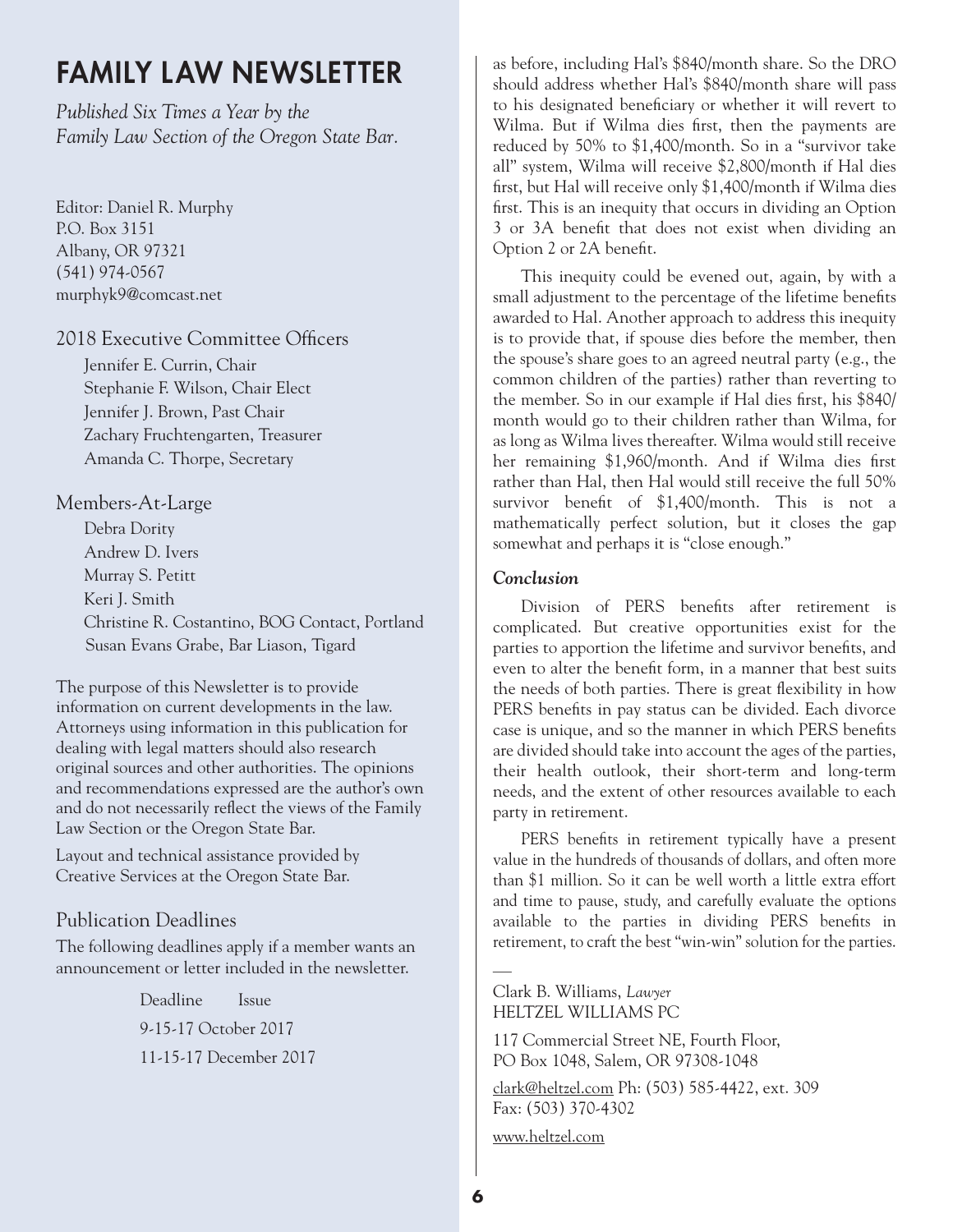# **Errata**

In the December 2017 Issue Terry A. Donahe's name was misspelled. The editor apologizes and corrects that spelling – it should be Terry A. Donahe. His article was Finanical Mistakes Divorcees Make by Terry A. Donahe and Jim Corbeau

Contact information:

Terry A. Donahe CERTIFIED FINANCIAL PLANNER™

Springwater Wealth Management, LLC Lincoln Center, Building 5 10200 SW Greenburg Road, Suite 320 Portland, OR 97223 (888) 998-4796 [www.springwaterwealth.com](http://www.springwaterwealth.com/)

# **Writing and Submitting the Military Pension Division Order: Ten Tips (Part 1)**

*By Mark E. Sullivan*

Getting a military pension division order honored by the retired pay center isn't easy. What does the order need to say? Is there "magic language" which must be included? Where do you send the order? Who does the processing? This two-part article contains twelve tips for the practitioner on how to get the job done seamlessly.

## **Tip #1 – Where Do I Start?**

Retired pay orders for the Army, Navy, Air Force, Marine Corps, as well as the National Guard and Reserves, are processed by the Defense Finance and Accounting Service (DFAS), located in Cleveland, Ohio. DFAS has numerous lawyers and paralegals reviewing the many decrees subpoenas and court orders which arrive there every day. There is a substantial rejection rate.

Pension orders for members of the U.S. Coast Guard and Coast Guard Reserve are sent to the USCG Pay and Personnel Center ([www.dcms.uscg.mil/Our-Organization/](http://www.dcms.uscg.mil/Our-Organization/Assistant-Commandant-for-Human-Resources-CG-1/Pay-and-Personnel-Center-PPC/) [Assistant-Commandant-for-Human-Resources-CG-1/Pay](http://www.dcms.uscg.mil/Our-Organization/Assistant-Commandant-for-Human-Resources-CG-1/Pay-and-Personnel-Center-PPC/)[and-Personnel-Center-PPC/](http://www.dcms.uscg.mil/Our-Organization/Assistant-Commandant-for-Human-Resources-CG-1/Pay-and-Personnel-Center-PPC/)) located in Topeka, Kansas. Orders for the commissioned corps of the Public Health Service and the National Oceanic and Atmospheric Administration are also serviced by the Coast Guard PPC.

The two basic issues in the division of retirement benefits are "pension share" and the survivor annuity. These tips tell how to write and get approved an order for division of military retired pay as property, and how to obtain coverage under the Survivor Benefit Plan. The title "retired pay center" will be used to refer to the above two offices which process applications for a division of uniformed services retired pay under USFSPA, the Uniformed Services Former Spouses' Protection Act.<sup>7</sup> Note that USFSPA refers to the retired pay center as the "designated agent."8

#### **Tip #2 – Know Your Resources.**

Read closely the provisions of 10 U.S.C. 1408 to understand what the law requires for military pension division. The SBP (Survivor Benefit Plan) statute is found at 10 U.S.C. 1447 *et. seq.*

DFAS has a pension division implementing regulation, the DoDFMR (Department of Defense Financial Management Regulation).<sup>9</sup> The Coast Guard follows DFAS guidance and there is a useful USCG pamphlet, "FSPA and SBP, 8th Edition."

The DFAS website is www.dfas.mil, and the fact sheets and application forms needed are at the "Retired Military and Annuitants" tab. At the end of Chapter 29 of Vol. 7b, DoDFMR, you'll find two sample military pension orders (Figures 29-1 and 29-2). The practitioner can import that language into an order for pension division. Read this order closely. If you vary from the language recommended here, you'll probably have your pension order rejected. Don't make the mistake of thinking that you can write it up better than the folks at DFAS who are going to be processing the order; you probably can't. And if your order is rejected, you'll have to explain to your client why the payments are still not flowing, or the legal bill keeps going up, or you still have not finished with his or her case, although you're "trying really hard" to do so!

Note that there are two significant omissions in the sample order. First, it is silent on SBP, perhaps because the sample order was prepared by the Garnishment Operations office of DFAS in Cleveland, Ohio; Retired and Annuitant Pay is located at the DFAS office in Indianapolis, and this includes the election of SBP by a member or retiree. The second omission is indemnification language in the event of an election of disability pay that reduces disposable retired pay. This omission is due to the fact that DFAS is not responsible for reimbursements due to disability pay reductions. That is the responsibility of the retiree. Thus it is not something that a DFAS model order needs to contain, but it is something which the attorney for the FS

<sup>7</sup> 10 U.S.C. § 1408.

<sup>8</sup> 10 U.S.C. § 1408 (b)(1)(A).

<sup>9</sup> Dep't of Defense Financial Management Regulation, DoD 7000.14-R, "Military Pay Policies and Procedures—Retired Pay." Vol. 7b, Chapter 29, "Former Spouse Payments from Retired Pay" (June 2017) contains full details about USFSPA payments from retired pay for the Army, Navy Air Force and Marine Corps retirees. Referred to hereafter as DoDFMR, the Regulation can be accessed at http://comptroller.defense.gov/fmr.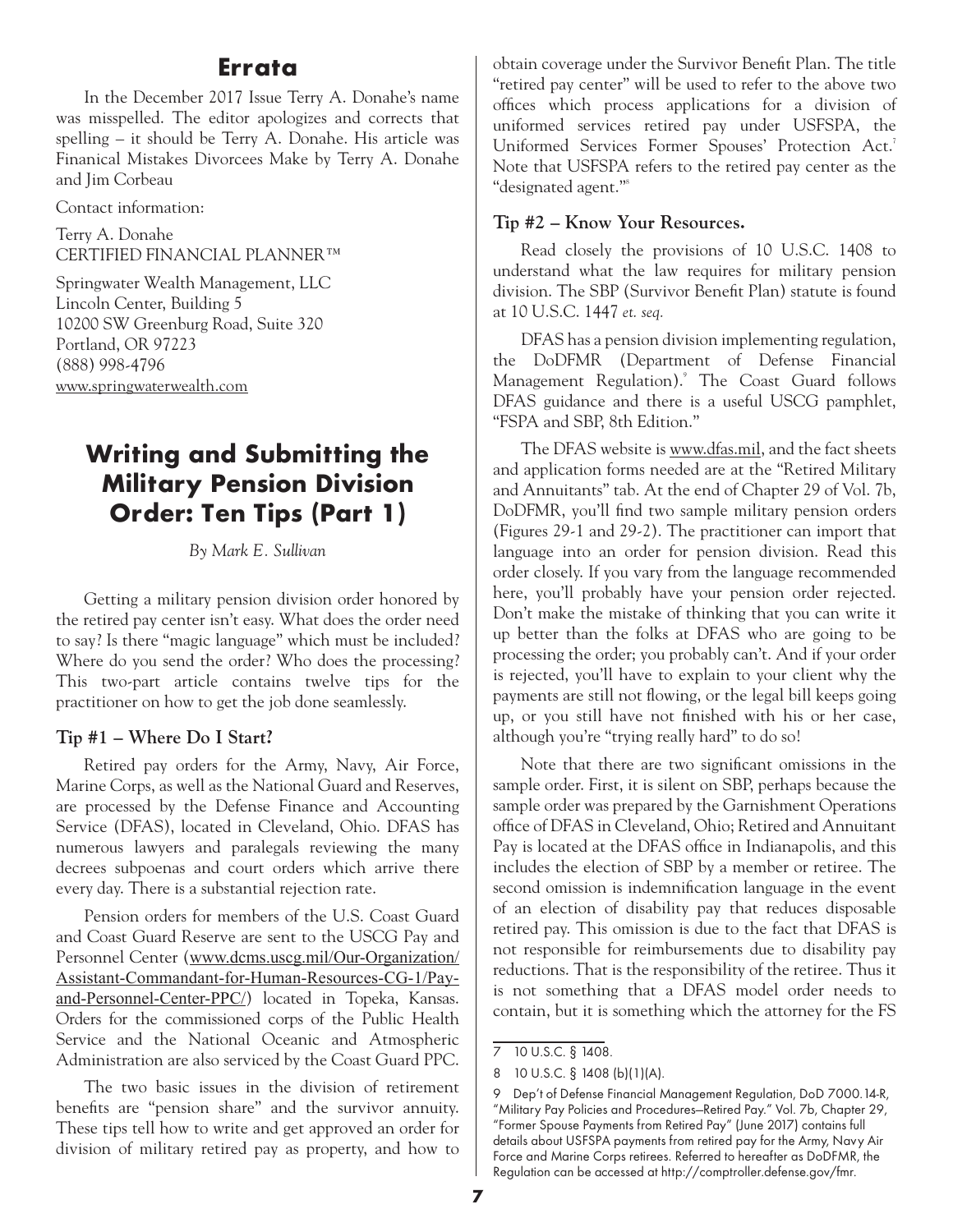certainly needs to consider. A better order, addressing both of these issues, is referenced at Tip #12 below.

Be sure to include the Social Security Number (SSN) of the servicemember (SM) or retiree in all correspondence and phone calls with the retired pay center. Providing this will ensure a more rapid response. Without the SSN, documents will be rejected and inquiries will be unanswered.

# **Tip #3 – Use the Right Document.**

A separation agreement or property settlement, standing alone, is not the way to accomplish military pension division when the nonmilitary spouse wants to receive direct pension payments from the retired pay center. USFSPA only allows direct pension payments pursuant to a "final decree of divorce, dissolution, annulment, or legal separation issued by a court" or a property settlement that is ratified or approved by the court and issued incident to such a final decree.<sup>10</sup> You can either:

- Prepare a separate military pension division order, judgment, or decree to submit to the court at the appropriate time, entered incident to the divorce, such as when the divorce occurs, or when the hearing on property division takes place.
- In the alternative, prepare a separation agreement or property settlement which can then be incorporated or merged into the decree of dissolution or divorce.

#### **Tip #4 – Does the Court Have Jurisdiction?**

A pension division order can only be used for direct payments if a unique jurisdictional test is met. Military pension division is allowed only when the retiree/military member:

- is domiciled in the state in which the suit for the divorce or property division occurs; or
- resides in the state in which the lawsuit occurs (other than because of military assignment); or
- consents to the jurisdiction of the court in which the lawsuit occurs. $11$

The order must state the jurisdictional basis for dividing military retired pay.<sup>12</sup> For more detailed information on these jurisdictional tests, see the Silent Partner info-letter, *Military Pension Division: Scouting the Terrain*, found at [www.nclamp.gov](http://www.nclamp.gov) > For Lawyers, the website of the North Carolina State Bar's military committee, or at [www.americanbar.org](http://www.americanbar.org) > Family Law Section > Military Committee, the website of the military

committee of the ABA Section of Family Law. Also useful is the Silent Partner, "Military Pension Division: Guidance for Lawyers."

## **Tip #5 – Can You Get Direct Payments from the Retired Pay Center?**

In addition, in property division cases involving the retired pay center's division of military retired pay incident to a divorce or separation, the parties must be married for at least 10 years during which time the military member performed at least 10 years of creditable military service.<sup>13</sup> Without this, the retired pay center cannot honor an application for the direct payment of any court-ordered division of retired military pay as property. The pension is still divisible, but the former spouse must look to the retiree for payments, not the retired pay center.

The Servicemembers Civil Relief Act (SCRA)<sup>14</sup> offers protection for military members who are on active duty at the time of the divorce. USFSPA requires a statement in the pension division order for military pension division that the military member's rights pursuant to the SCRA have been observed.<sup>15</sup> Although the SCRA does not apply in cases where the member is retired or is not on active duty at the time the decree was entered, USFSPA does not make that distinction; it requires such a statement in all cases.

The pension order or divorce decree may be submitted at any time after it is entered.<sup>16</sup> One need not wait until the SM has already applied for retirement or is in pay status. If the SM is not yet in pay status when the order is tendered to the retired pay center, a conditional approval will be made, subject to final approval at the time the individual actually starts to receive retired pay.<sup>17</sup>

At the time of final approval, the retired pay center will notify the SM that payments will start not later than 90 days after the service date of the approved application or the start of retired pay, whichever is later.<sup>18</sup> The former spouse  $(FS)$  also gets an approval notice.<sup>19</sup> When the court order divides military retired pay as property, no more than 50% of disposable retired pay (DRP) may be deducted.<sup>20</sup> The retiree remains liable for any amount still owing.<sup>21</sup> In cases where there is an application for the direct payment of court-ordered division of military retired pay and a

- 13 10 U.S.C. § 1408(d)(2).
- 14 50 U.S.C. § 3901 *et seq*.
- 15 10 U.S.C. § 1408(b)(1)(D).
- 16 DoDFMR § 290404.

18 10 U.S.C. § 1408(d)(1).

20 The award is construed as dividing "disposable retired pay" regardless of the language used. DoDFMR § 290601.D.

<sup>10</sup> 10 U.S.C. § 1408(a)(2).

<sup>11</sup> 10 U.S.C. § 1408(c)(4).

<sup>12</sup> DoDFMR § 290605.

<sup>17</sup> DoDFMR § 290405.

<sup>19</sup> DoDFMR § 290501.

<sup>21</sup> 10 U.S.C. § 1408(e)(6).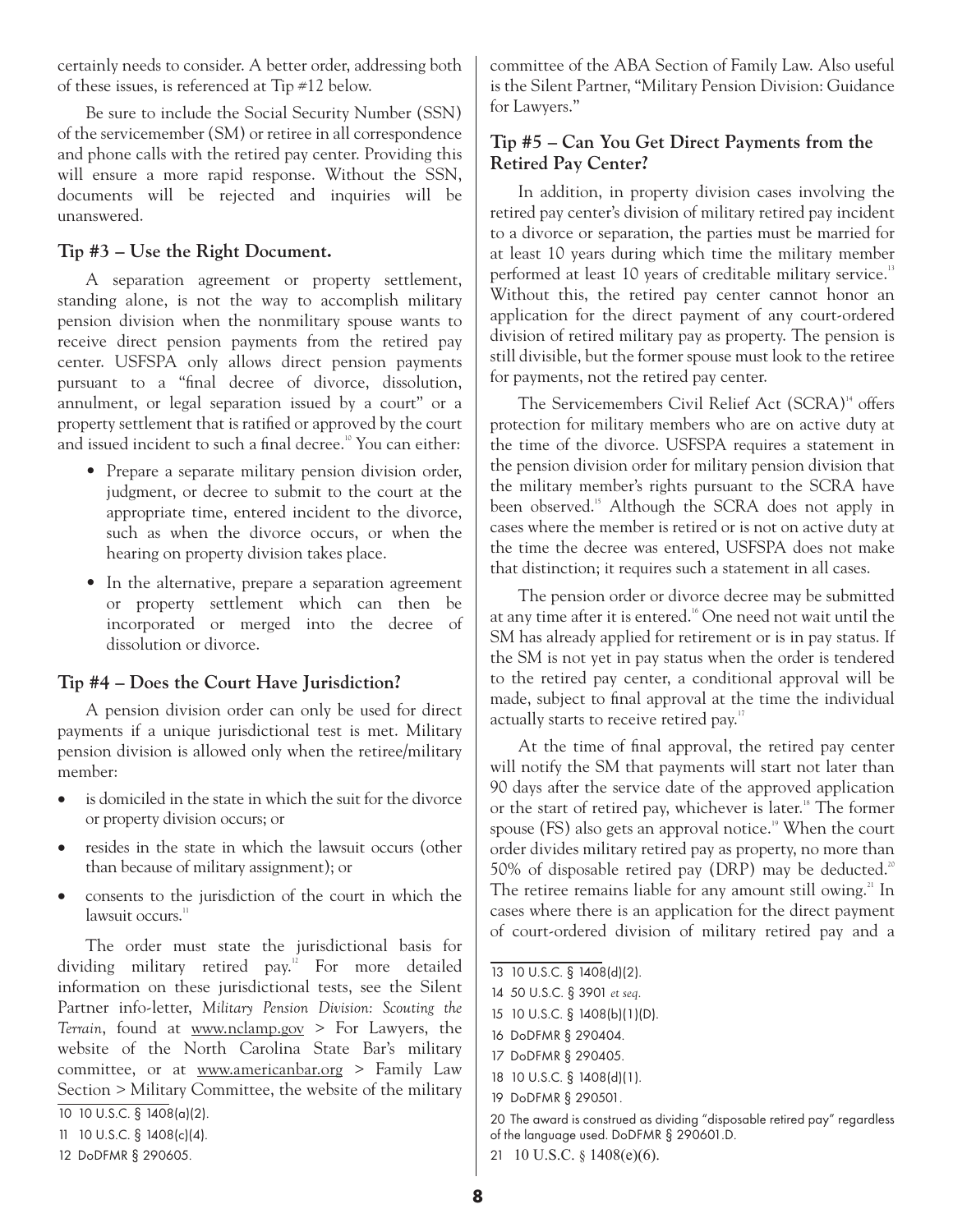garnishment issued pursuant to 42 U.S.C.§ 659 (child or spousal support), the retired pay center may deduct up to 65% of the military member's disposable earnings.<sup>22</sup>

# **Tip #6 – Use the Right Language.**

Even if it were incorporated into a court order or a divorce decree, the separation agreement or property settlement must contain all the terms required for court orders to be honored by the retired pay center. You should state the following:

- a. The names and addresses of the parties, as well as their SSN's (although the latter identifier may be omitted if that is required by state law, local rules or prudent practice, since the application document, DD Form  $2293$ ,<sup>23</sup> requires the SSN);
- b. The years of marriage and of military service;
- c. The military member's grade or rank;
- d. A statement that the SCRA rights of the member have been observed;
- e. Jurisdictional findings (domicile, consent, or residence) under 10 U.S.C. 1408 (c)(4);
- f. A statement that the FS will be paid at his/her address as shown therein; and
- g. A statement as to what the retired pay center will pay the spouse (see "Know What You Want" below).

Payments are made once a month, starting no later than 90 days after service of the decree on DFAS or the start of retired pay, whichever is later.<sup>24</sup> The payments end at the death of the retiree or spouse, whichever occurs first.<sup>25</sup> Payments are prospective only; no arrears are paid through the retired pay center.<sup>26</sup> The USFSPA does not provide for garnishment of payments missed prior to the approval of the application by the retired pay center.

# **Tip #7 – Know the "Frozen Benefit Rule"**

Sections 641 of the National Defense Authorization Act (NDAA) for 2017 and 624 of the NDAA for 2018 require that only a shrunken portion of the retiree's military pension may be divided with the FS. This is known as the "Frozen Benefit Rule." The portion of the retiree's actual retired pay which is subject to division is a hypothetical amount based on the assumed retirement of the SM on the day of divorce. This is invariably a smaller amount than the FS's share of the actual pension,

- 24 10 U.S.C. § 1408(d)(1).
- 25 10 U.S.C. § 1408(d)(4).
- 26 DoDFMR § 290304.

sometimes as much as 35-40% lower. The pension order must contain these two data points as of the divorce date: a) the member's years of creditable service (or, for members of the Guard or Reserves, his or her total retirement points; and b) the member's "High-3" pay (i.e., the average of the highest 36 months of compensation, stated as a monthly average amount). The Rule applies whenever the divorce is after December 23, 2016 and the member - at the time of divorce - is not receiving retired pay. Be sure to advise your client about this and to read the two Silent Partner infoletters on the Frozen Benefit Rule.

(The second part of this article covers the types of clauses which the retired pay center will accept, an overview of the Survivor Benefit Plan, how to serve the order on the retired pay center, a checklist for division of the military pension, and where to find a sample order to use in drafting the pension division decree.)

Mr. Sullivan is a retired Army Reserve JAG colonel. He practices family law in Raleigh, North Carolina and is the author of The Military Divorce Handbook (Am. Bar Assn.,  $2<sup>nd</sup>$  Ed. 2011) and many internet resources on military family law issues. A Fellow of the American Academy of Matrimonial Lawyers, Mr. Sullivan has been a board-certified specialist in family law since 1989. He works with attorneys and judges nationwide as a consultant on military divorce issues in drafting military pension division orders. He can be reached at 919-832-8507 and [mark.sullivan@ncfamilylaw.com](mailto:mark.sullivan@ncfamilylaw.com).

# **CASENOTES**

[February 2018] Edition, OSB Family Law Newsletter

Cases decided December 1, 2017 – January 31, 2018

# **SUPREME COURT**

No family law cases from Supreme Court for this period

# **COURT OF APPEALS**

#### *Property Division*

In the Matter of the Marriage of Sherie Lynn VAN WINKEL, aka Sherie L. Van Winkel Petitioner-Appellant, and Andrew Louie VAN WINKEL, aka Andrew L. Van Winkel, Respondent-Respondent, 289 Or App 805 (2018)

<http://www.publications.ojd.state.or.us/docs/A160074.pdf>

Lane County Circuit Court 151500631; A160074 Clara L. Rigmaiden, Judge

<sup>22</sup> DoDFMR § 290901(b).

<sup>23</sup> DoDFMR § 290401.